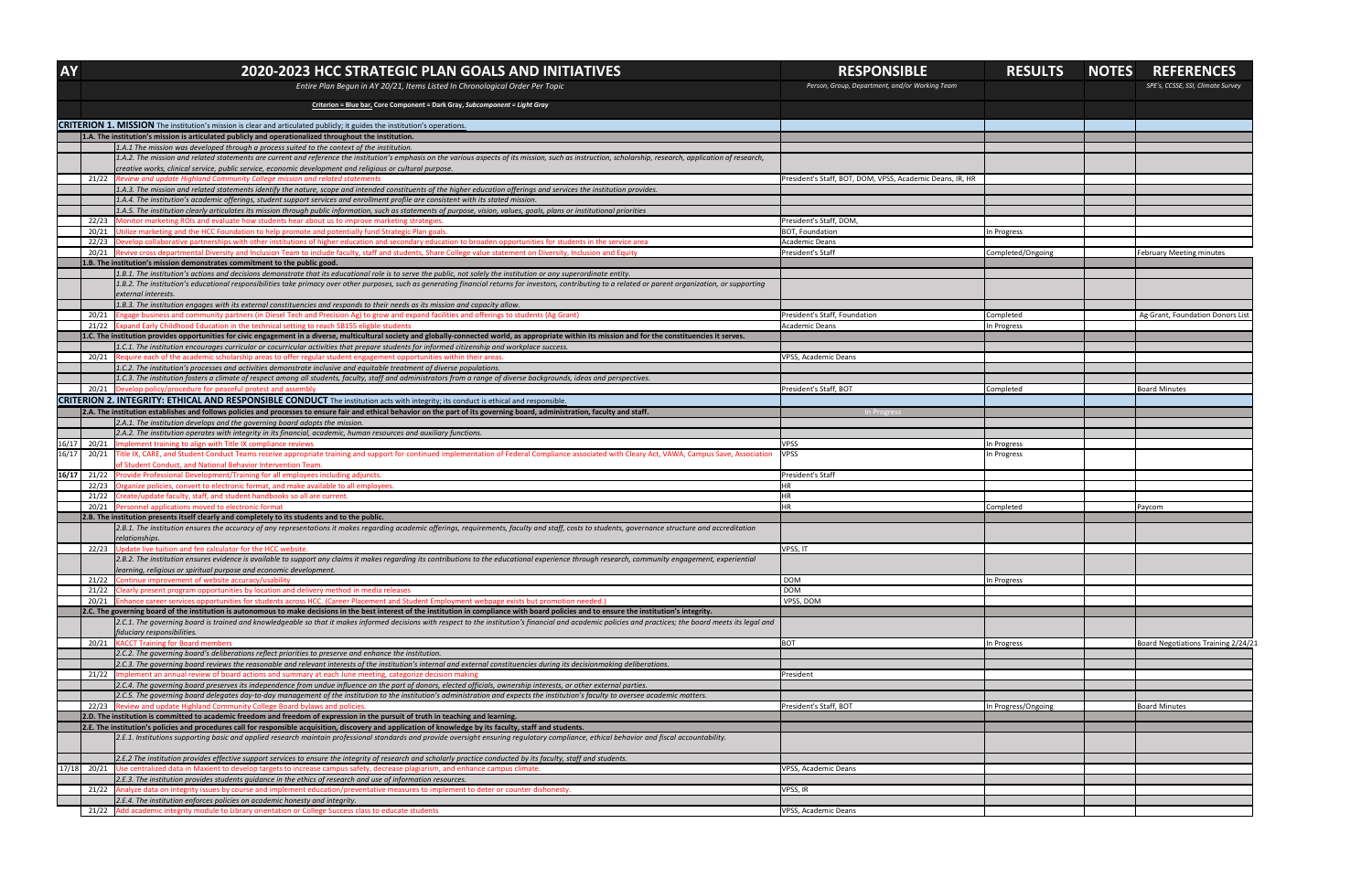|                                                                                            |       | CRITERION 3. TEACHING AND LEARNING: QUALITY, RESOURCES, AND SUPPORT The institution provides quality education, wherever and however its offerings are delivered.                                                                                                                                                                            |                             |             |  |                                   |
|--------------------------------------------------------------------------------------------|-------|----------------------------------------------------------------------------------------------------------------------------------------------------------------------------------------------------------------------------------------------------------------------------------------------------------------------------------------------|-----------------------------|-------------|--|-----------------------------------|
| 3.A. The rigor of the institution's academic offerings is appropriate to higher education. |       |                                                                                                                                                                                                                                                                                                                                              |                             |             |  |                                   |
|                                                                                            |       | [3.A.1. Courses and programs are current and require levels of student performance appropriate to the credential awarded.                                                                                                                                                                                                                    |                             |             |  |                                   |
|                                                                                            |       | 3.A.2. The institution articulates and differentiates learning goals for its undergraduate, graduate, post-baccalaureate, post-graduate, and certificate programs.                                                                                                                                                                           |                             |             |  |                                   |
|                                                                                            |       | 22/23 Develop/revise documentation that supports the method in which the institution determines program levels, e.g., Bloom's Taxonomy of Learning Domains or other methodology or framework.                                                                                                                                                | Academic Deans              |             |  |                                   |
|                                                                                            |       | [3.A.3. The institution's program quality and learning goals are consistent across all modes of delivery and all locations (on the main campus, at additional locations, by distance delivery, as dual credit,<br>through contractual or consortial arrangements, or any other modality).                                                    |                             |             |  |                                   |
|                                                                                            |       | 22/23 Launch Comprehensive Assessment Program including Course-level and Program/Gen Ed-level Assessment for each Gen Ed Division and Technical Program in rotation.                                                                                                                                                                         | <b>Academic Deans</b>       |             |  |                                   |
|                                                                                            |       | 20/21  Implement new Online Platforms (Canvas) to have one system on and off campus, reduce cost for students, ease and consistency for instruction                                                                                                                                                                                          | Academic Deans, IT          | Completed   |  |                                   |
|                                                                                            |       | 3.B. The institution offers programs that engage students in collecting, analyzing and communicating information; in mastering modes of intellectual inquiry or creative work; and in developing skills adaptable to changing                                                                                                                |                             |             |  |                                   |
|                                                                                            |       | 3.B.1. The general education program is appropriate to the mission, educational offerings, and degree levels of the institution. The institution articulates the purposes, content and intended learning<br>outcomes of its undergraduate general education requirements.                                                                    |                             |             |  |                                   |
|                                                                                            |       | 3.B.2. The program of general education is grounded in a philosophy or framework developed by the institution or adopted from an established framework. It imparts broad knowledge and intellectual<br>concepts to students and develops skills and attitudes that the institution believes every college-educated person should possess.    |                             |             |  |                                   |
|                                                                                            |       | 22/23 Enhance student development by offering activity and classroom programming (topics need to be identified, consider adding financial literacy and life skills, can wrap into Non-Academic Program<br>Review                                                                                                                             | Academic Deans              |             |  |                                   |
|                                                                                            |       | 3.B.3. The education offered by the institution recognizes the human and cultural diversity and provides students with growth opportunities and lifelong skills to live and work in a multicultural world.                                                                                                                                   |                             |             |  |                                   |
|                                                                                            |       | 20/21  Develop campus programming and training to address cultural diversity issues relevant to today's world                                                                                                                                                                                                                                | President's Staff           | in Progress |  |                                   |
|                                                                                            |       | [3.B.4. The faculty and students contribute to scholarship, creative work, and the discovery of knowledge to the extent appropriate to their offerings and the institution's mission.                                                                                                                                                        |                             |             |  |                                   |
|                                                                                            |       | 3.C. The institution has the faculty and staff needed for effective, high-quality programs and student services.                                                                                                                                                                                                                             |                             |             |  |                                   |
|                                                                                            |       | 3.C.1. The institution strives to ensure that the overall composition of its faculty and staff reflects human diversity as appropriate within its mission and for the constituencies it serves.                                                                                                                                              |                             |             |  |                                   |
|                                                                                            | 22/23 | Create opportunity for visiting faculty to attract recent graduates interested in community college teaching                                                                                                                                                                                                                                 | HR, Academic Deans          |             |  |                                   |
|                                                                                            |       | 3.C.2. The institution has sufficient numbers and continuity of faculty members to carry out both the classroom and the non-classroom roles of faculty, including oversight of the curriculum and                                                                                                                                            |                             |             |  |                                   |
|                                                                                            |       | expectations for student performance, assessment of student learning; and establishment of academic credentials for instructional staff.                                                                                                                                                                                                     |                             |             |  |                                   |
|                                                                                            |       | 3.C.3. All instructors are appropriately qualified, including those in dual credit, contractual and consortial offerings.                                                                                                                                                                                                                    |                             |             |  |                                   |
|                                                                                            |       | 3.C.4. Instructors are evaluated regularly in accordance with established institutional policies and procedures.                                                                                                                                                                                                                             |                             |             |  |                                   |
|                                                                                            |       | 3.C.5. The institution has processes and resources for assuring that instructors are current in their disciplines and adept in their teaching roles; it supports their professional development.                                                                                                                                             |                             |             |  |                                   |
|                                                                                            |       | 21/22 Value, support, and encourage professional development activities to include conference attendance, presentation, and research for faculty and staff. Increase funding for PD once financially possible.                                                                                                                               | President's Staff           |             |  |                                   |
|                                                                                            |       | 3.C.6. Instructors are accessible for student inquiry.                                                                                                                                                                                                                                                                                       |                             |             |  |                                   |
|                                                                                            |       | 3.C.7. Staff members providing student support services, such as tutoring, financial aid advising, academic advising, and cocurricular activities are appropriately qualified, trained and supported in their                                                                                                                                |                             |             |  |                                   |
|                                                                                            |       | professional development.                                                                                                                                                                                                                                                                                                                    |                             |             |  |                                   |
|                                                                                            |       | 21/22 Explore potential student services partnerships in physical and mental health areas.                                                                                                                                                                                                                                                   | <b>VPSS</b>                 |             |  |                                   |
|                                                                                            |       |                                                                                                                                                                                                                                                                                                                                              |                             |             |  |                                   |
|                                                                                            |       | 3.D. The institution provides support for student learning and resources for effective teaching.                                                                                                                                                                                                                                             |                             |             |  |                                   |
|                                                                                            |       | 3.D.1. The institution provides student support services suited to the needs of its student populations.                                                                                                                                                                                                                                     |                             |             |  |                                   |
|                                                                                            |       | 20/21 Evaluate Student Services positions and structure/restructure for the evolving needs of the college                                                                                                                                                                                                                                    | VPSS, HR                    | Completed   |  | Job Descriptions, Record of Hires |
|                                                                                            |       | 3.D.2. The institution provides for learning support and preparatory instruction to address the academic needs of its students. It has a process for directing entering students to courses and programs for                                                                                                                                 |                             |             |  |                                   |
|                                                                                            |       | which the students are adequately prepared.<br>3.D.3. The institution provides academic advising suited to its offerings and the needs of its students.                                                                                                                                                                                      |                             |             |  |                                   |
|                                                                                            |       | 21/22 More rigorous advisor training and understanding of degree requirements, transferability, and recommended class choices                                                                                                                                                                                                                | /PSS                        |             |  |                                   |
|                                                                                            |       | 21/22 Create an advising syllabus.                                                                                                                                                                                                                                                                                                           | <b>VPSS</b>                 |             |  |                                   |
|                                                                                            |       | 3.D.4. The institution provides to students and instructors the infrastructure and resources necessary to support effective teaching and learning (technological infrastructure, scientific laboratories,<br>libraries, performance spaces, clinical practice sites, and museum collections, as appropriate to the institution's offerings). |                             |             |  |                                   |
|                                                                                            |       | 22/23 Identify and implement research-based, best-practice active learning instructional techniques within selected courses and determine measures for assessing student learning outcomes for these<br>activities                                                                                                                           | Academic Deans              |             |  |                                   |
|                                                                                            |       |                                                                                                                                                                                                                                                                                                                                              |                             |             |  |                                   |
|                                                                                            |       | CRITERION 4. TEACHING AND LEARNING: EVALUATION AND IMPROVEMENT The institution demonstrates responsibility for the quality of its educational programs, learning environments and support services, and it evaluates their eff                                                                                                               |                             |             |  |                                   |
|                                                                                            |       | 4.A. The institution ensures the quality of its educational offerings.                                                                                                                                                                                                                                                                       |                             |             |  |                                   |
|                                                                                            |       | 4.A.1. The institution maintains a practice of regular program reviews and acts upon the findings.<br>21/22  Identify, develop and implement a web-based tool for assessing student perception of teaching effectiveness                                                                                                                     | Academic Deans, IT, DOM, IF |             |  |                                   |
|                                                                                            |       | 22/23 Continue to improve the academic program review process inserting benchmark reports to provide evidence that recommendations are implemented.                                                                                                                                                                                          | <b>Academic Deans</b>       |             |  |                                   |
|                                                                                            |       | 4.A.2. The institution evaluates all the credit that it transcripts, including what it awards for experiential learning or other forms of prior learning, or relies on the evaluation of responsible third parties.                                                                                                                          |                             |             |  |                                   |
|                                                                                            |       | 4.A.3. The institution has policies that ensure the quality of the credit it accepts in transfer.                                                                                                                                                                                                                                            |                             |             |  |                                   |
|                                                                                            |       | 20/21   Implement Master Course Outlines for all general education courses.                                                                                                                                                                                                                                                                  | <b>Academic Deans</b>       |             |  |                                   |
|                                                                                            |       | 4.A.4. The institution maintains and exercises authority over the prerequisites for courses, rigor of courses, expectations for student learning, access to learning resources, and faculty qualifications for                                                                                                                               |                             |             |  |                                   |
|                                                                                            |       | all its programs, including dual credit programs. It ensures that its dual credit courses or programs for high school students are equivalent in learning outcomes and levels of achievement to its higher<br>education curriculum.                                                                                                          |                             |             |  |                                   |
|                                                                                            |       | 4.A.5. The institution maintains specialized accreditation for its programs as appropriate to its educational purposes.                                                                                                                                                                                                                      |                             |             |  |                                   |
|                                                                                            |       | 4.A.6. The institution evaluates the success of its graduates. The institution ensures that the credentials it represents as preparation for advanced study or employment accomplish these purposes. For all                                                                                                                                 |                             |             |  |                                   |
|                                                                                            |       | programs, the institution looks to indicators it deems appropriate to its mission.                                                                                                                                                                                                                                                           |                             |             |  |                                   |
|                                                                                            |       | 21/22 Craft and implement a Student Exit Survey and take appropriate actions to address any concerns raised.                                                                                                                                                                                                                                 | VPSS, DOM                   |             |  |                                   |
|                                                                                            |       | 4.B. The institution engages in ongoing assessment of student learning as part of its commitment to the educational outcomes of its students.                                                                                                                                                                                                |                             |             |  |                                   |
|                                                                                            |       | 4.B.1. The institution has effective processes for assessment of student learning and for achievement of learning goals in academic and cocurricular offerings.                                                                                                                                                                              |                             |             |  |                                   |
|                                                                                            |       | 4.B.2. The institution uses the information gained from assessment to improve student learning.<br>4.B.3. The institution's processes and methodologies to assess student learning reflect good practice, including the substantial participation of faculty, instructional and other relevant staff members.                                |                             |             |  |                                   |
|                                                                                            |       | 22/23 Establish methods of institutional-level assessment of student performance of the Shared Performance Expectations across all modalities. Course competencies mapped to the SPEs on the Master                                                                                                                                          | Academic Deans              |             |  |                                   |
|                                                                                            |       | Course Outlines can form the basis of this evaluation.<br>4.C. The institution pursues educational improvement through goals and strategies that improve retention, persistence and completion rates in its degree and certificate programs.                                                                                                 |                             |             |  |                                   |